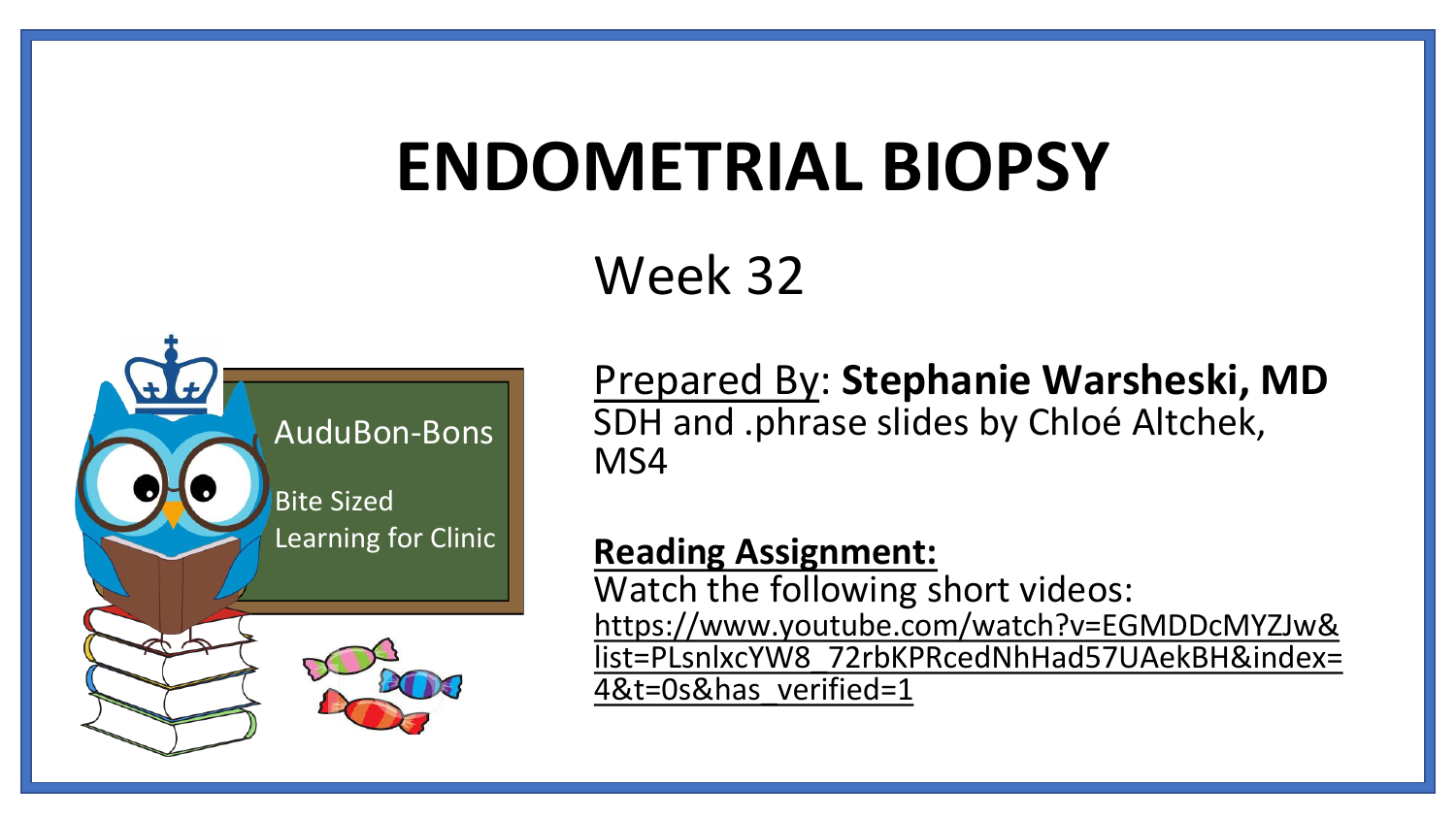# LEARNING OBJECTIVES

- To understand when an endometrial biopsy is indicated
- To feel comfortable counseling a patient on risks, benefits and alternatives to endometrial biopsy
- To review technical issues regarding performing an endometrial biopsy

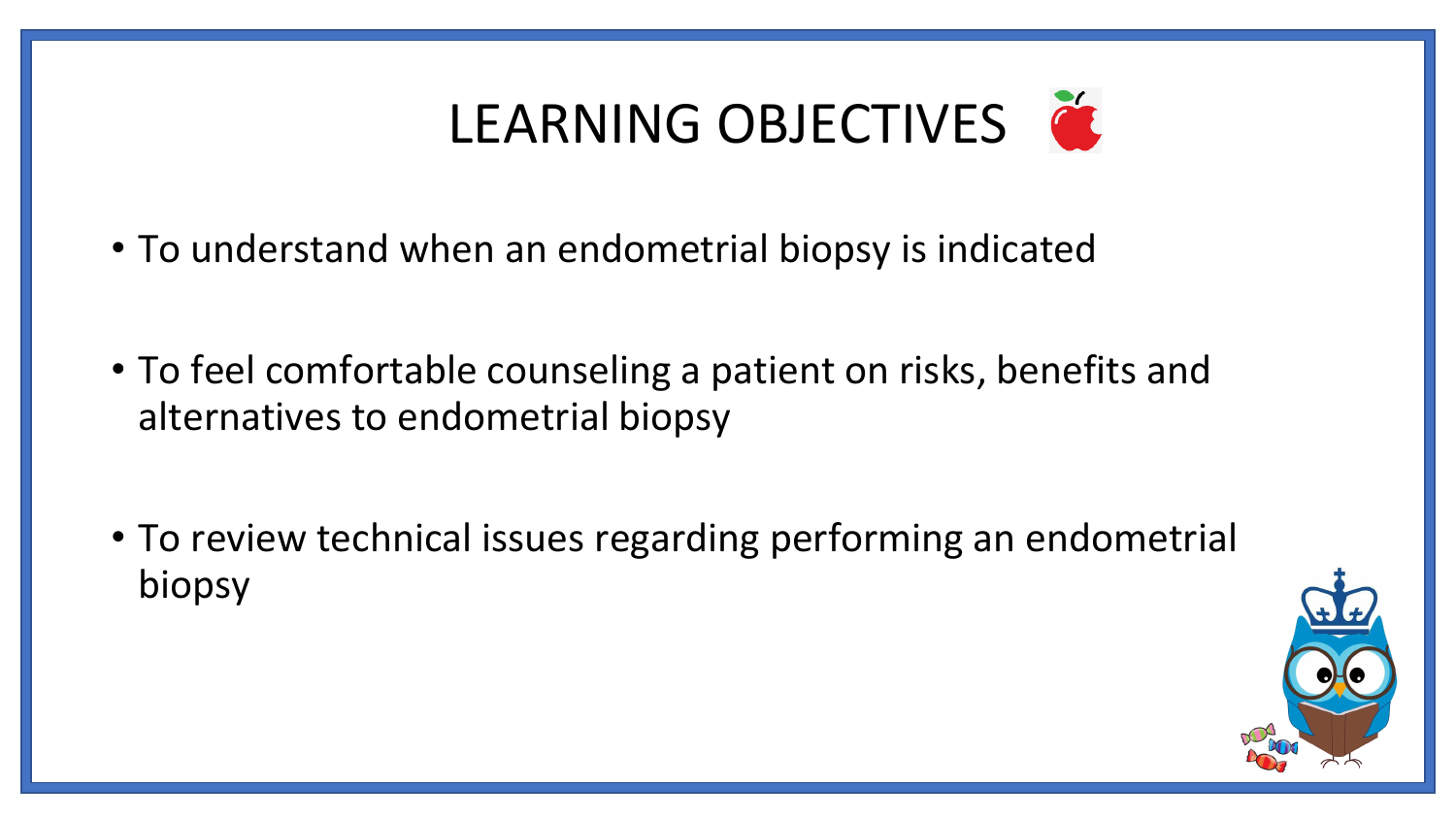### CASE VIGNETTE

- Ms. Dulce Buho, a 57 y.o. G3P3 woman, presents to clinic for a well woman exam.
	- She reports her LMP was at age 53
	- Upon performing a review of systems she admits to having 3 episodes of vaginal spotting over the past 3-4 months.

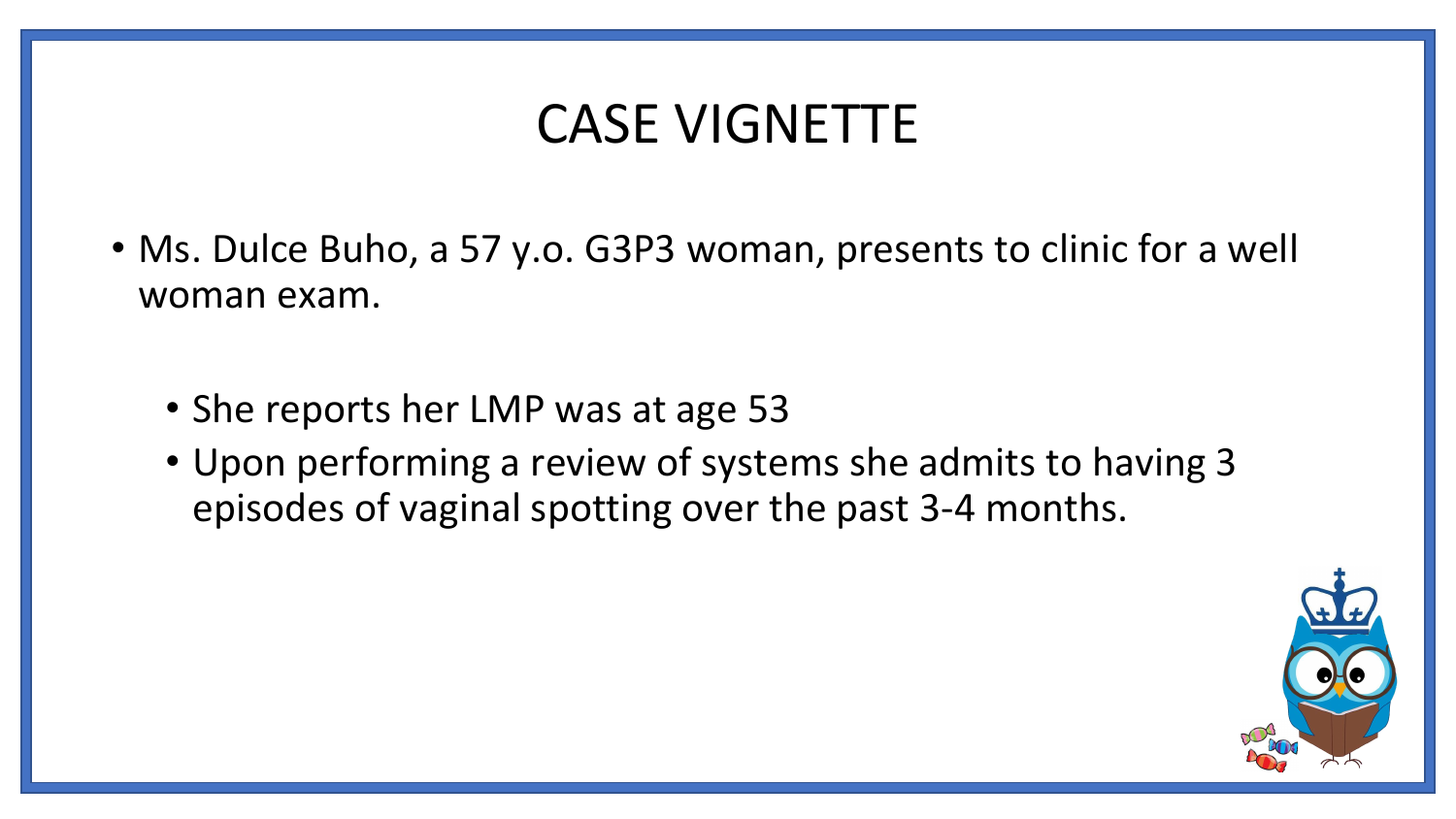### FOCUSED HISTORY

### **What elements of this patient's history are most relevant?**

- **PMH:** HTN
- **PSH:** Laparoscopic cholecystectomy
- **POBH:** FT NSVD x 3
- **PGYNH:** No menses in  $\sim$  4 years SA with her husband only
- **MEDS:** HCTZ
- **ALL:** NKDA

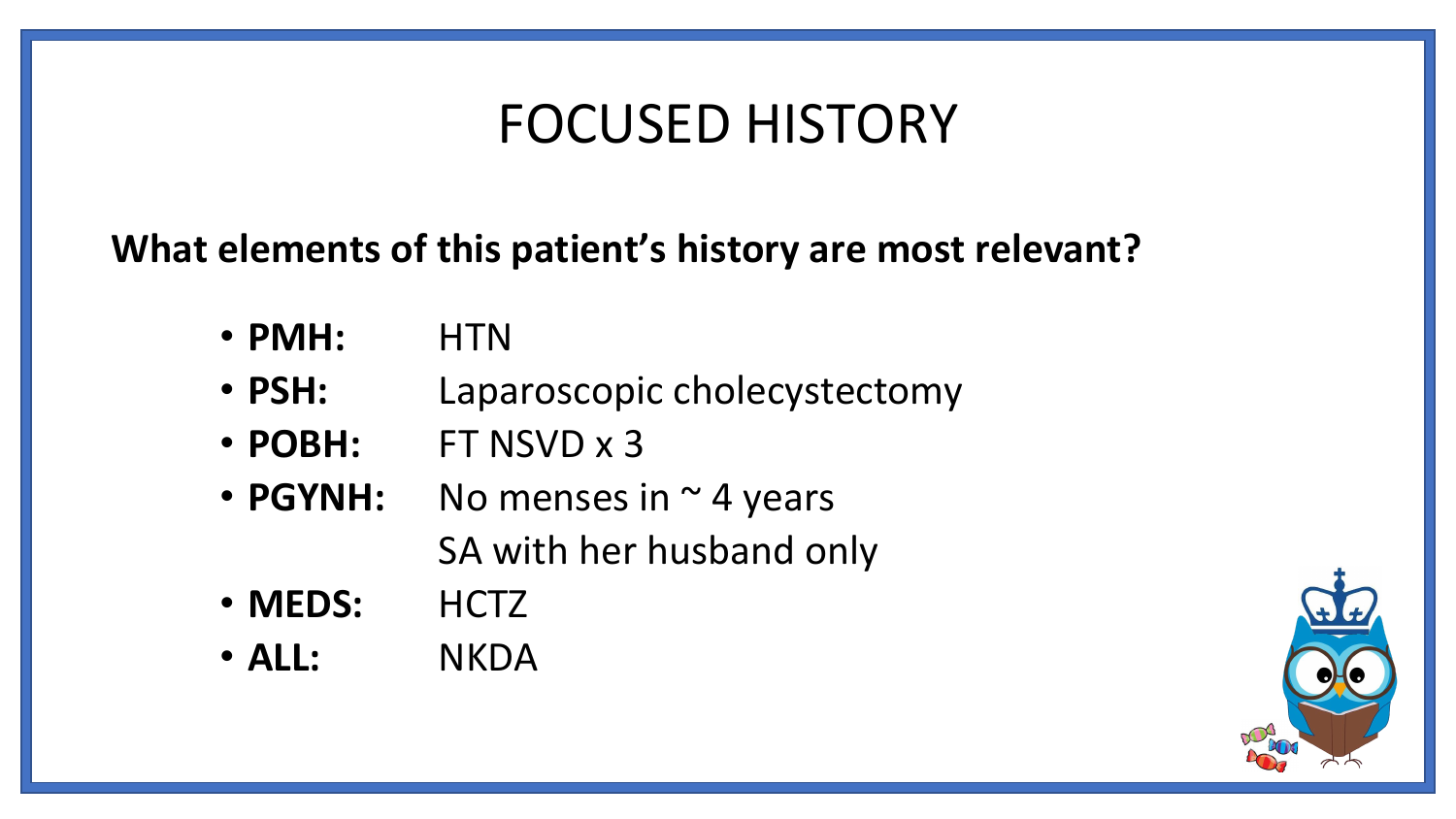### PERTINENT PHYSICAL EXAM FINDINGS

**What elements of this patient's physical exam are most relevant?**

- **Vulva**: Normal external female genitalia. No lesions.
- **Vagina**: Atrophic vaginal tissue. No discharge.
- **Cervix**: Parous os. No lesions. No discharge. No CMT.
- Uterus: NT. Anteverted. Not enlarged.
- Adnexa: NT. No masses palpable.

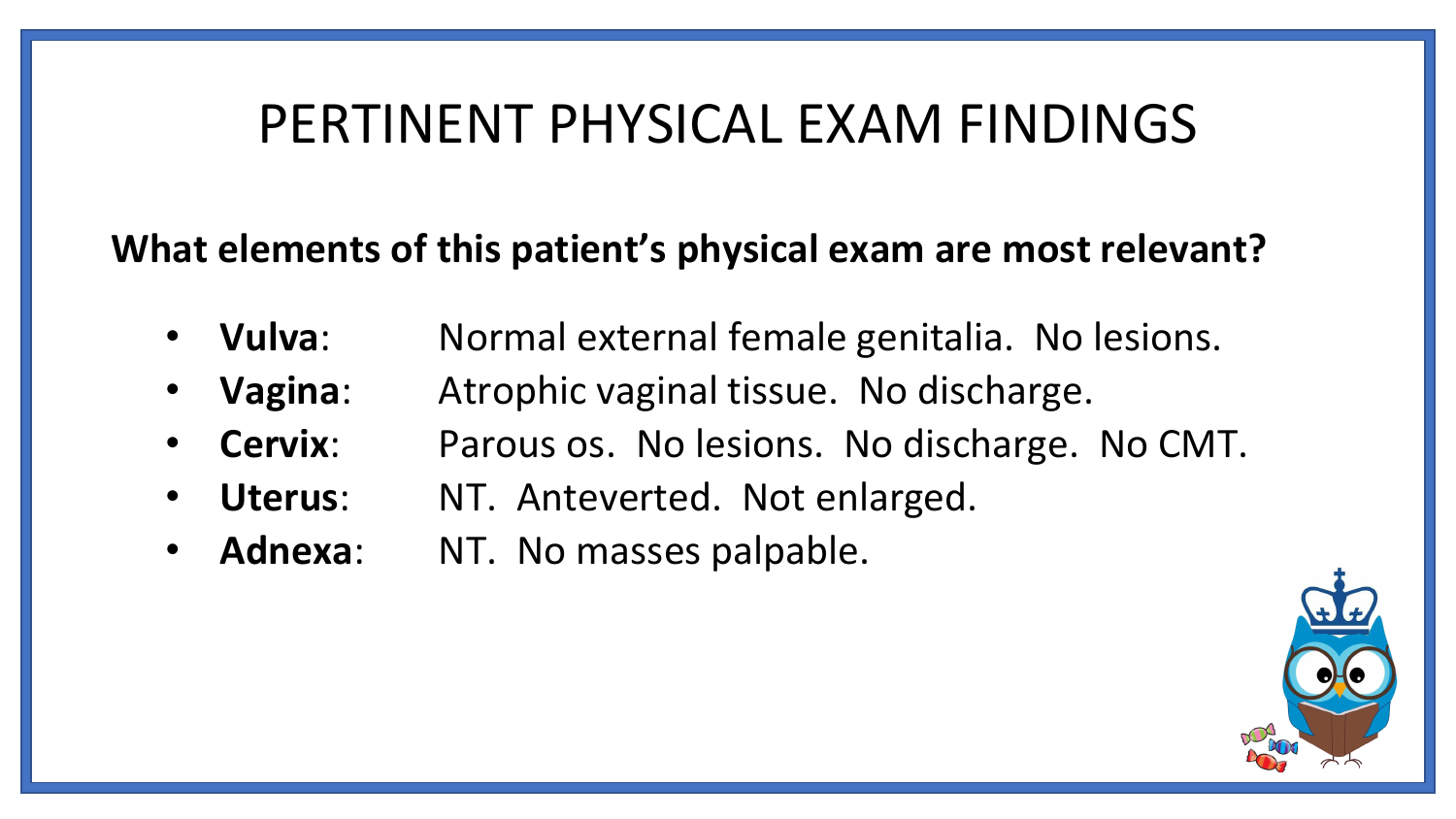### INDICATIONS

### **What is the primary role of endometrial sampling?**

• Determine whether carcinoma or premalignant lesions are present

### **Which patients warrant endometrial sampling?**

- Evaluation of postmenopausal bleeding
- Evaluation of abnormal uterine bleeding > 45 y.o.
- Evaluation of abnormal uterine bleeding < 45 y.o. **and**
	- History of unopposed estrogen exposure (obesity, PCOS)
	- Failed medical management
	- Persistent AUB
- Evaluation of abnormal endometrial cells found on Pap smear

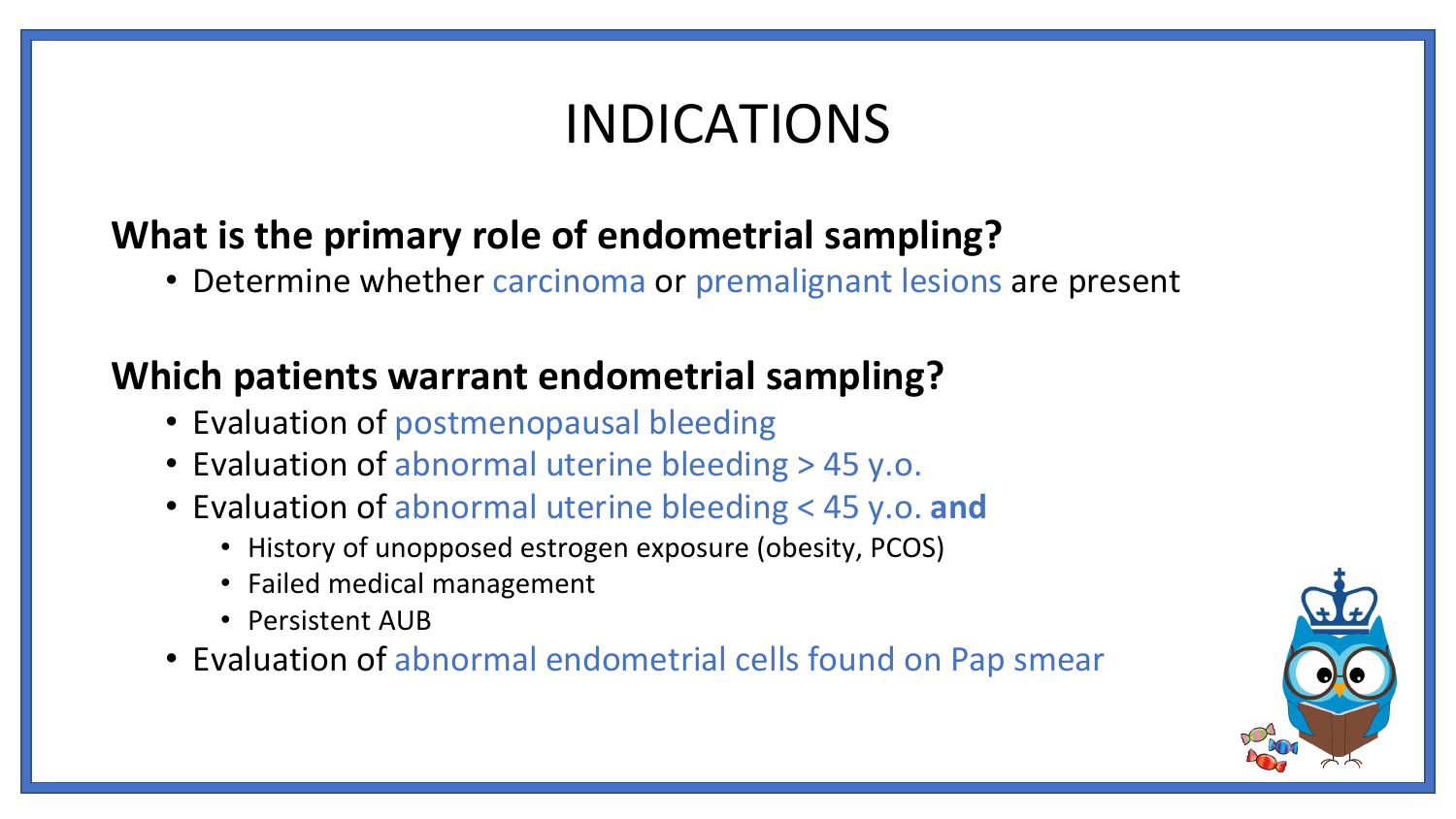### CONTRAINDICATIONS - Relative and Absolute

- Presence of a viable and desired pregnancy
- Bleeding diathesis
- Presence of acute vaginal, cervical or pelvic infection
- An obstructing cervical lesion

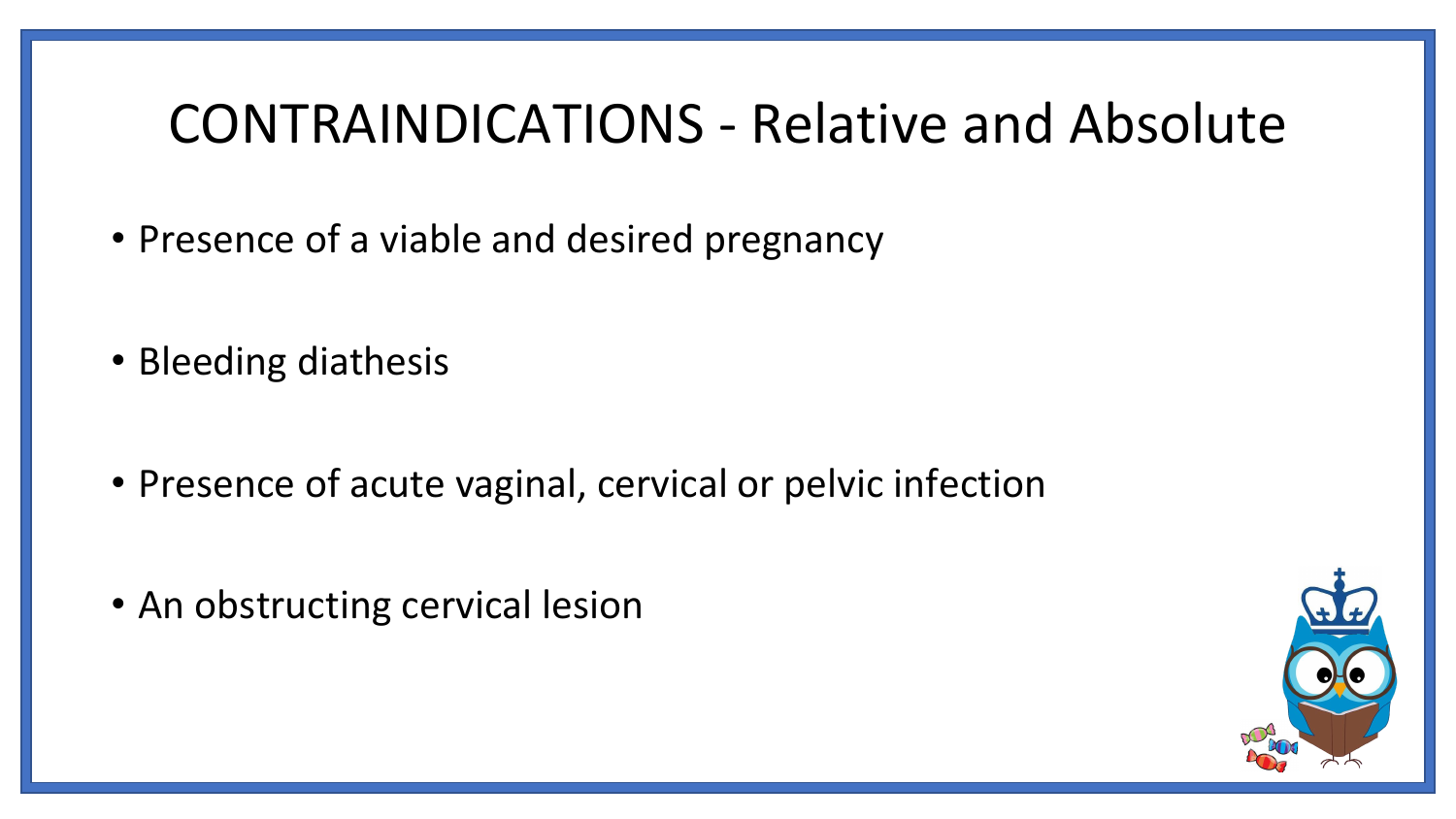### INFORMED CONSENT

### **What will you discuss with the patient before signing the consent form?**

- **RISKS:** Bleeding, infection, perforation, discomfort during procedure, failure to diagnose endometrial pathology
- **BENEFITS:** May be performed without anesthesia, less invasive, safe, less expensive than hysteroscopy
- **ALTERNATIVES:** More invasive methods of sampling (ie hysteroscopy)

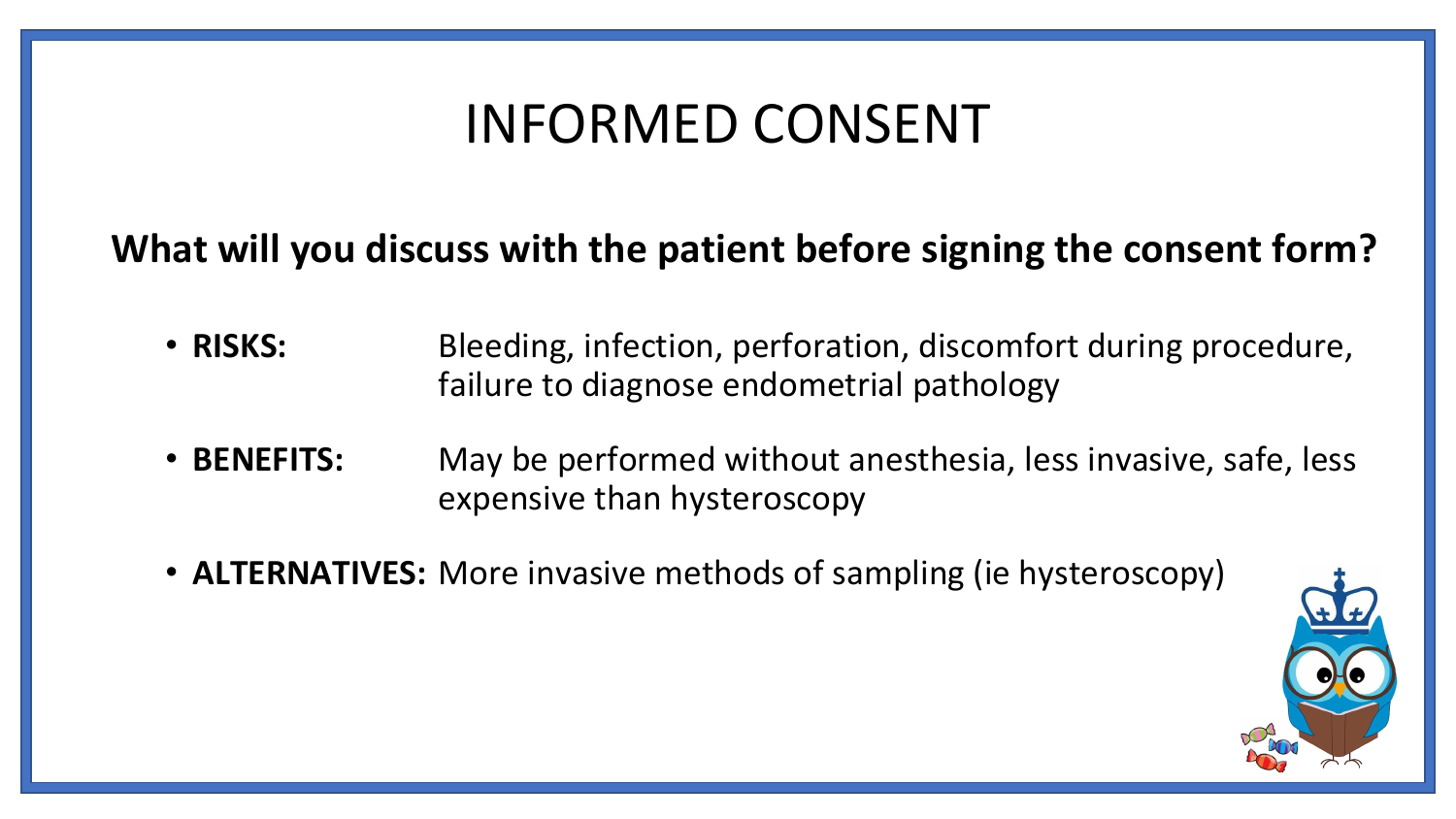### BENEFITS VS PITFALLS

### **What factors influence the sensitivity of office endometrial biopsy?**

- Focal vs diffuse lesion
	- If cancer occupies < 50% of surface area, the cancer can be missed by blind biopsy
- Pathologic diagnosis
	- Intracavitary leiomyoma, polyp
- Presence of uterine malformation
- Surface area of the endometrial cavity
- PPV > NPV
	- Positive result **P** posttest probability of endometrial cancer  $83\%$
	- Negative result  $\sqrt{2}$  posttest probability of endometrial cancer 0.9%
- Sensitivity =  $68 78%$ , Sampling failure =  $0 54%$

#### **Limitation**

• Samples  $\sim$  4% (0 – 12%) of the endometrium

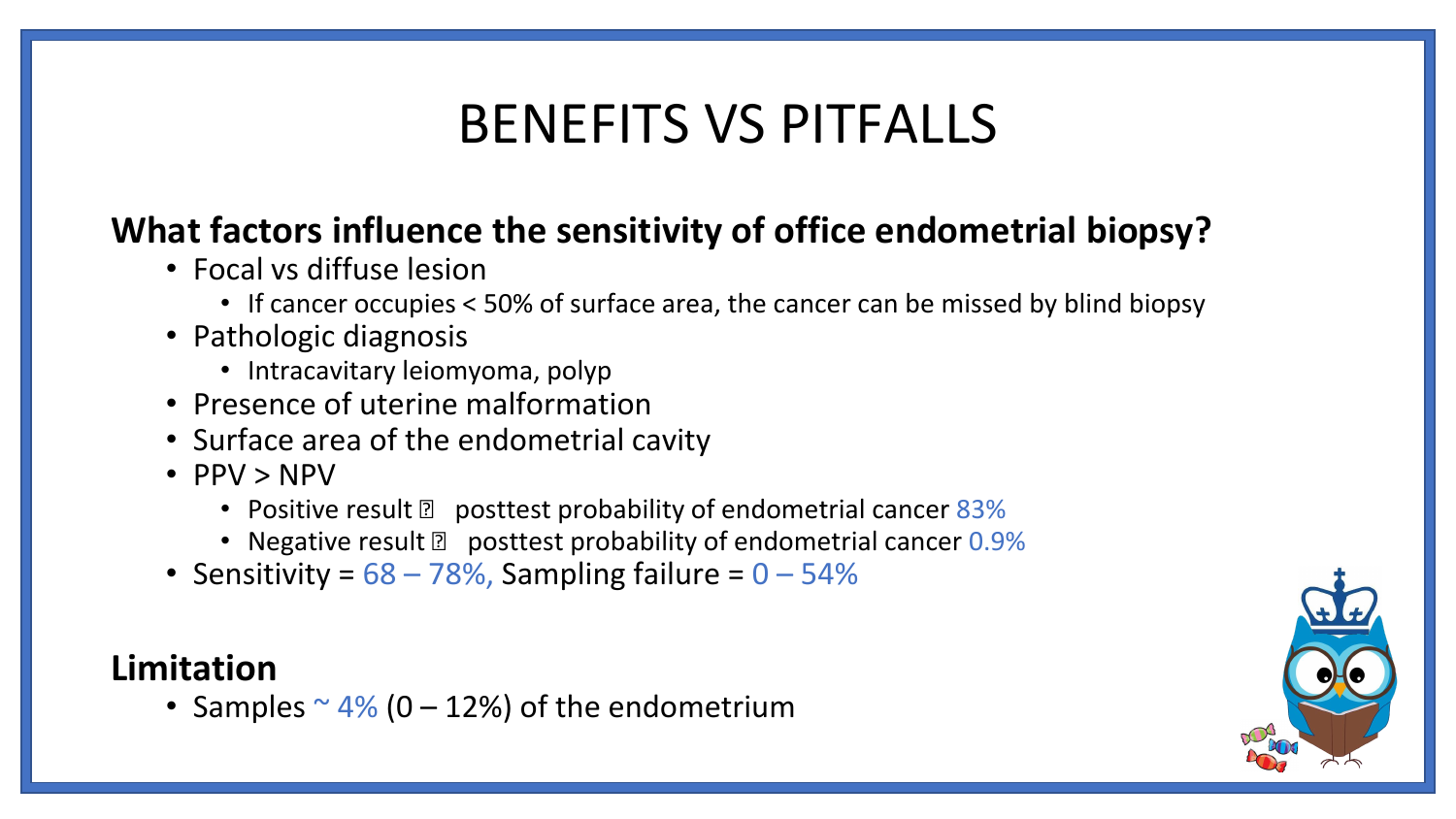### PRE-PROCEDURE CONSIDERATIONS

**The MA asks what instruments/ supplies you will need in the room before you begin.**

- Chux
- Sterile speculum
- Antiseptic solution (povidone-iodine or chlorhexidine)
- Fox swabs
- Sterile gloves
- Single tooth tenaculum
- Uterine sound
- Sterile endometrial pipelle
- Silver nitrate sticks

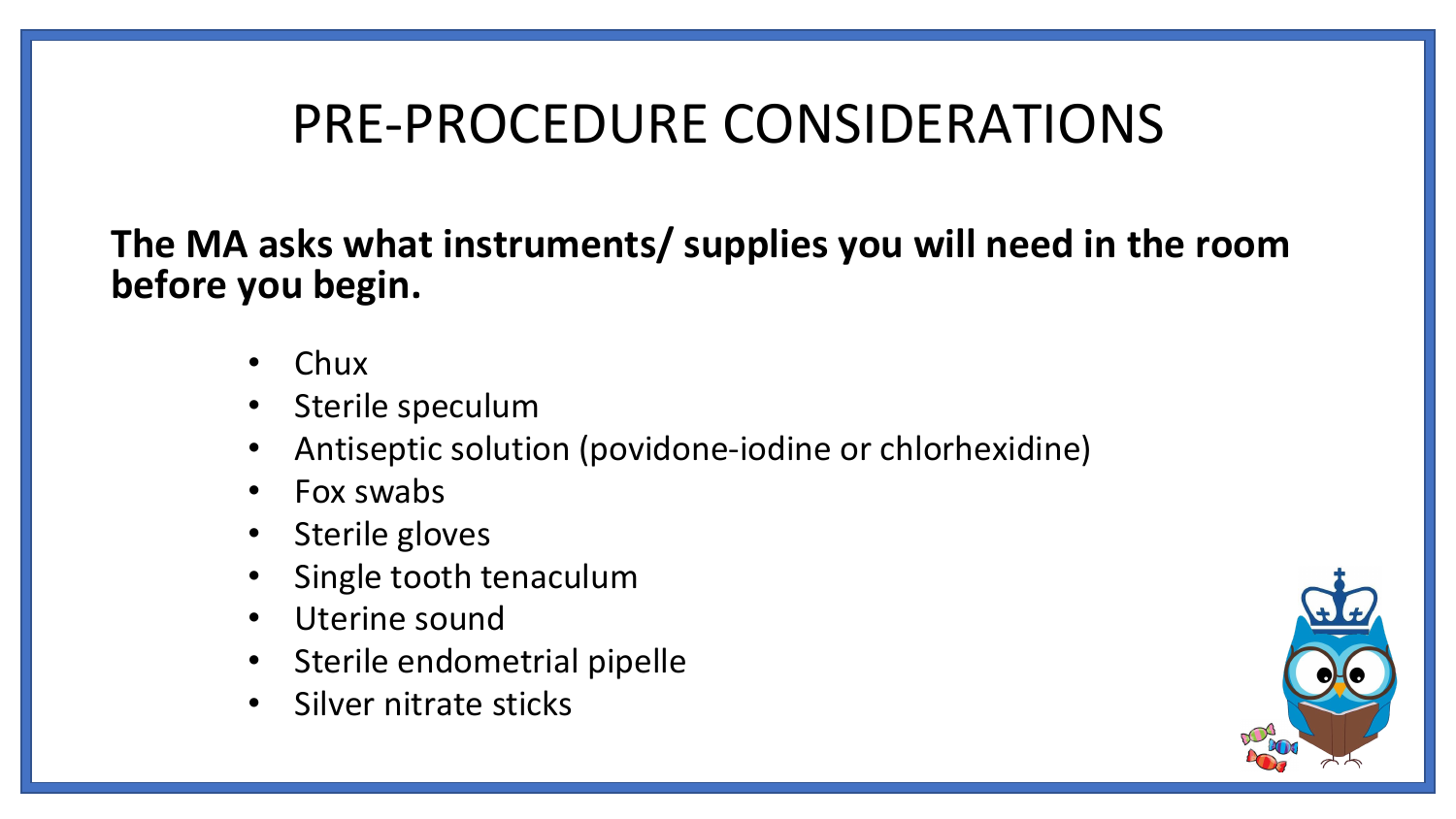### PROCEDURE

#### **Describe the steps of the procedure:**

- Negative pregnancy test
- Conduct a NYP time-out
- Perform a bimanual exam to determine position of uterus
- Introduce a sterile speculum
- Cleanse the cervix with betadine (using non-sterile gloves)
- Don sterile gloves
- Apply a single tooth tenaculum to the cervix
- Sound the uterus
- Insert the endometrial pipelle, withdraw the stylette to achieve a slight vacuum. Obtain a sample of the endometrium with one or two passes using a corkscrew rotation combined with repeating cephalic-caudal motion while maintaining suction.
- Deposit the sample into pathology sample jar
- Remove tenaculum
- Ensure hemostasis at tenaculum site using pressure or silver nitrate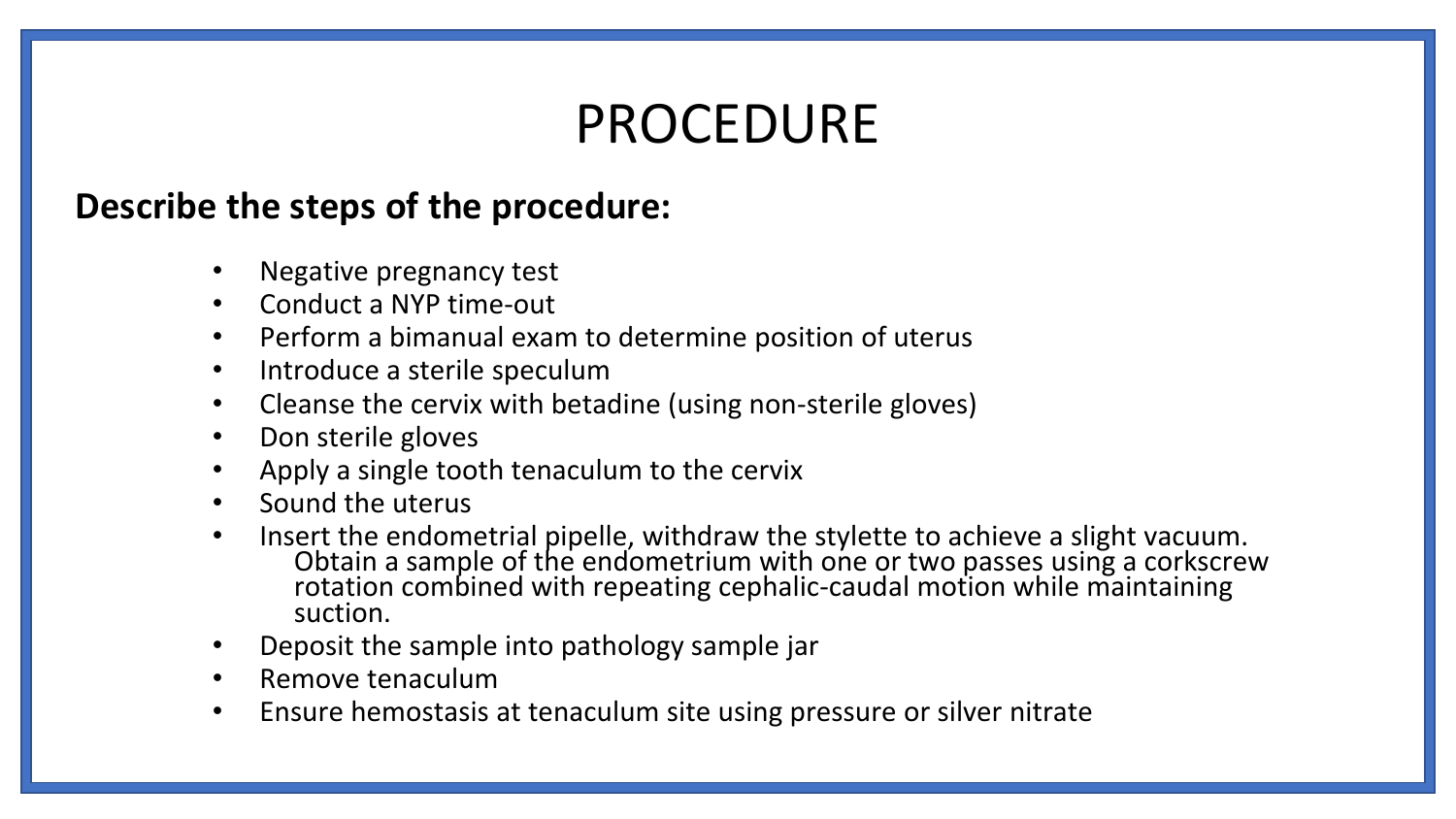## FOLLOW UP

- Assess the patient for comfort and stability. Observe for signs of vasovagal reaction
- Instruct pelvic rest for  $1 2$  days
- Advise patient to return for fever/chills, severe abdominal cramping, syncope, unusually heavy vaginal bleeding, foul smelling vaginal discharge
- Advise patient to return to clinic in  $1 2$  weeks for results

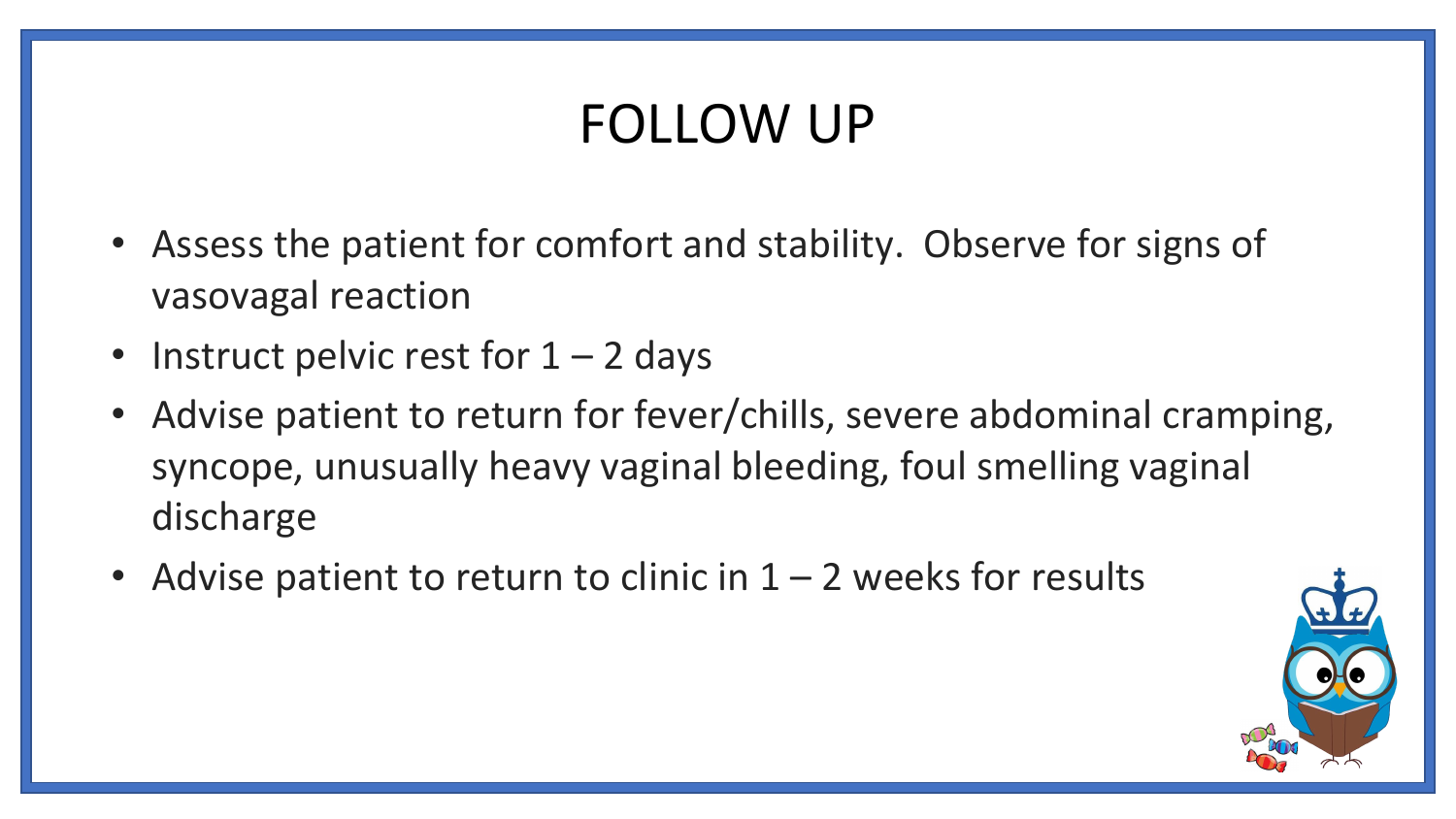### SOCIAL DETERMINANTS OF HEALTH

Black women are approximately **twice as likely to die from uterine cancer**  as women in other racial/ethnic groups

**Black women are 2x more likely to be diagnosed with distant stage uterine cancer** than women of other racial/ethnic groups for each histologic type

Black women are more likely to have aggressive histologic types than other women, including carcinosarcomas, and sarcomas

**Uterine cancer death rates, by racial/ethnic group§ — United States, 1999–2016**



**Improving access to health care among low-SES women to facilitate earlier diagnosis and optimal treatment may serve to diminish the racial/ethnic difference in endometrial cancer survival.**

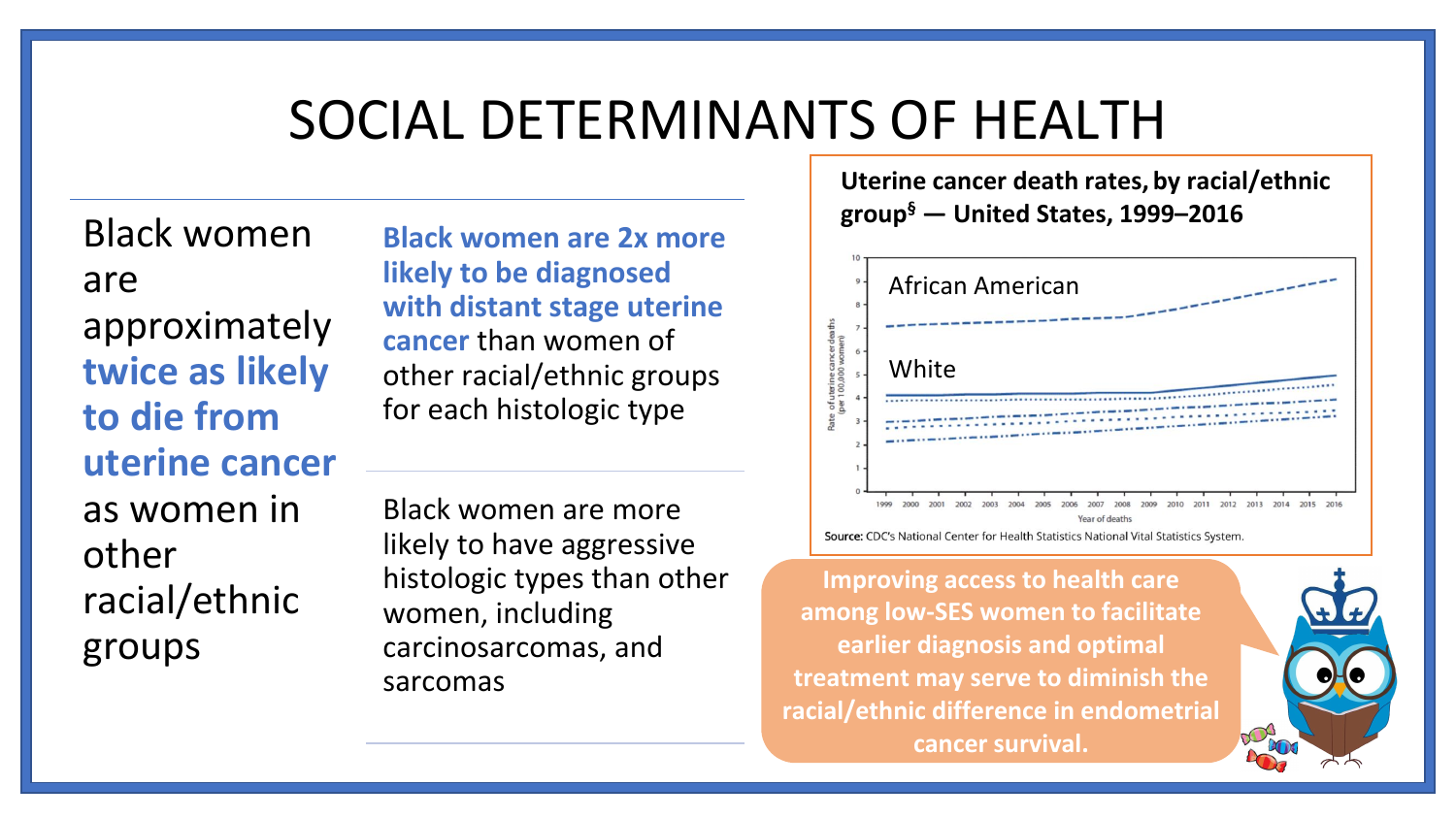## Epic .phrase

#### **BBonEndometrialBxCounseling**

#### Description: Endometrial biopsy counseling and consent

Given the presence of [AUB, post-menopausal bleeding, abnormal endometrial cells on PAP smear, results of transvaginal ultrasound], the need for endometrial biopsy to determine whether carcinoma or premalignant lesions are present was discussed with the patient. The major risks of the procedure were outlined, including bleeding, infection, perforation, discomfort during procedure, and failure to diagnose endometrial pathology. We also discussed the alternatives, including hysteroscopy and the benefits of endometrial biopsy relative to hysteroscopy given that it is cheaper, carries fewer risks, is less invasiveness and does not require anesthesia. The patient was briefed on the steps of the procedure. Education on follow up instructions was provided including the need for pelvic rest for  $1 - 2$  days, and that the patient should return for fever/chills, severe abdominal cramping, syncope, unusually heavy vaginal bleeding, and/or foul smelling vaginal discharge. The patient was told to schedule a follow up appointment for  $1 - 2$  weeks from the procedure date to discuss the results. All questions were answered.

#### **BBonEndometrialBxProcedure**

#### Description: Endometrial biopsy procedure

Negative pregnancy test confirmed. Time out performed. Position of the uterus determined using bimanual exam. Speculum inserted and the cervix was visualized. Cervix prepped with \*\*\*betadine/chlorhexidine solution. ]Pipelle was inserted into the uterine cavity and a sample of the endometrium was obtained. \*\*\* passes yielded a sufficient amount of endometrial tissue for evalúation. . \*\*\*

The patient tolerated the procedure well.

Specimens Sent: endometrial sampling

Estimated Blood Loss: minimal

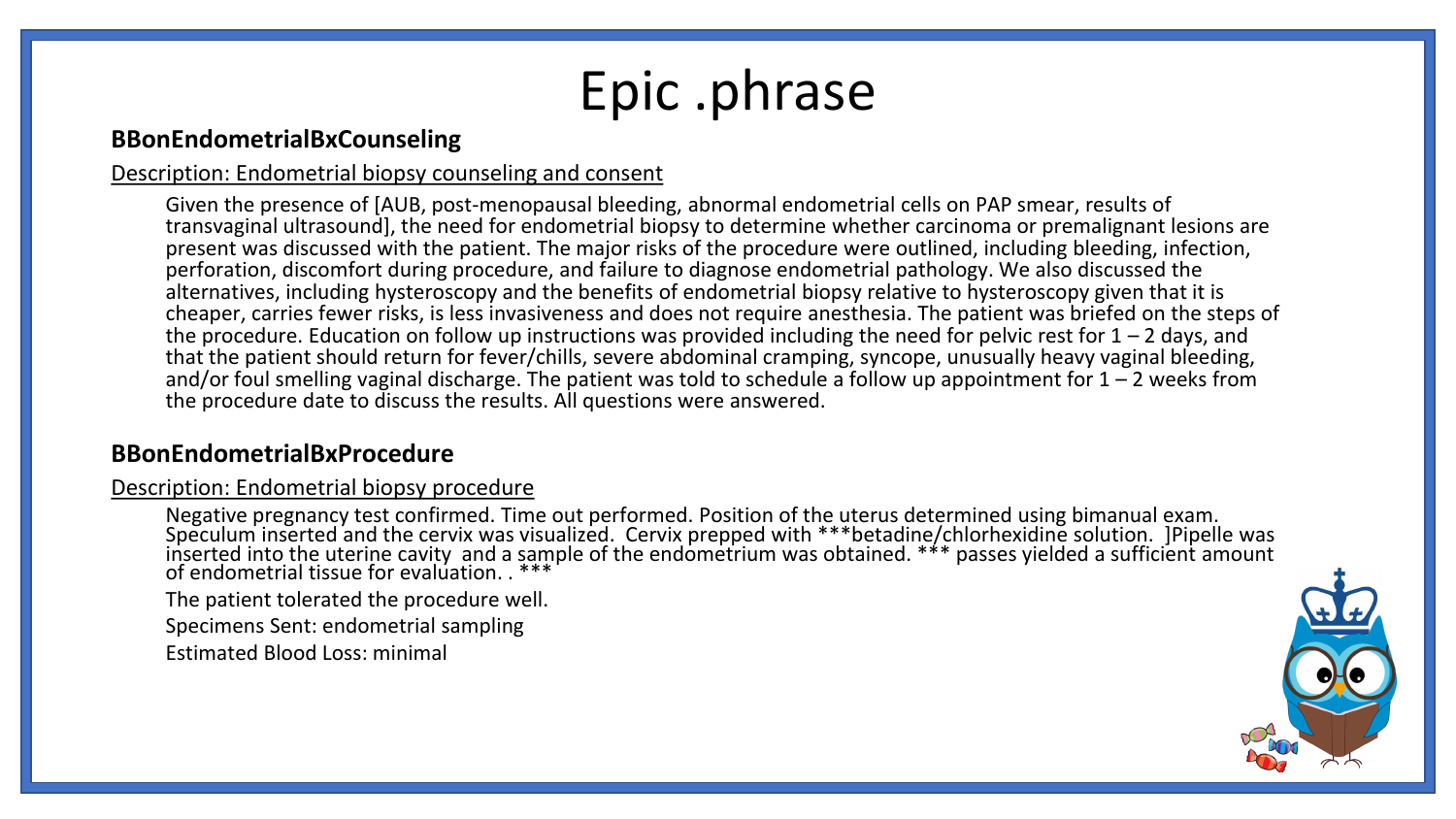### CODING AND BILLING

- Diagnostic Codes (ICD-10)
	- N93.9 AUB
	- N95 PMB
- CPT Code
	- 58100 Endometrial biopsy